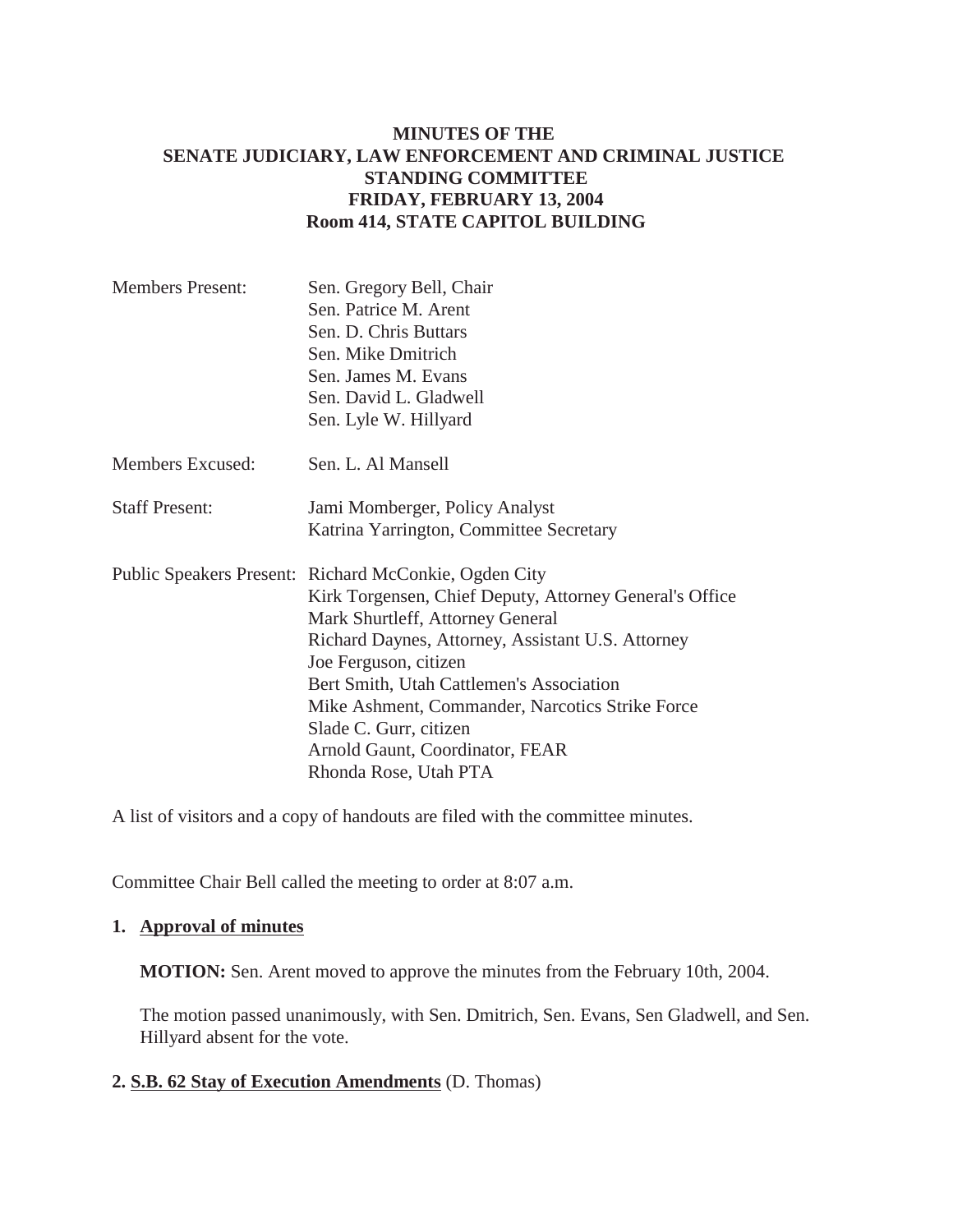Minutes of the Senate Judiciary Standing Committee February 13, 2004 Page 2

Sen. Thomas introduced the bill assisted by Richard McConkie, Ogden City.

**MOTION:** Sen. Arent moved to pass S.B. 62 out with a favorable recommendation.

The motion passed unanimously, with Sen. Evans absent for the vote.

## **3. S.B. 175 Protection of Private Lawfully Obtained Property** (D.C. Buttars)

Sen. Buttars introduced the bill assisted by Kirk Torgensen, Chief Deputy, Attorney General's Office.

**MOTION:** Sen. Buttars moved the following amendment:

- *1. Page 1, Lines 16 through 17:*
	- 16 **Exercise Figure 2.1** Creates **in Exercise 16** Crime Reduction **Assistance Fund, to be managed by the ]] a restricted account for specified state forfeiture funds, and provides that funds in the account shall be appropriated to the**
	- 17 Commission on Criminal and Juvenile Justice;
- *2. Page 3, Line 78:*

 **(1) "Account" means the Criminal Forfeiture Account created in Section 24-1-8.**

#### *Renumber following sections.*

78 (1) "Agency" [shall mean] means any agency of municipal, county, or state

- *3. Page 4, Line 90:*
	- 90 **[[ (5) "Fund" means the Crime Reduction Assistance Fund created in Section 24-1-17. ]]**
- *4. Page 12, Line 339:*
	- 339 Reduction Assistance Program under Section **[[ 24-1-18 ]] 24-1-19** if the agency has not established or
- *5. Page 16, Lines 481 through 484:*
	- 481 (ii) shall be used only for those law enforcement purposes specified in **[[ Section**
	- **482 24-1-18(8) ]] Subsection 24-1-19(8)** ; and
	- 483 (iii) may not be used for those law enforcement purposes prohibited in **[[ Section**
	- **484 24-1-18(9) ]] Subsection 24-1-19(9)** .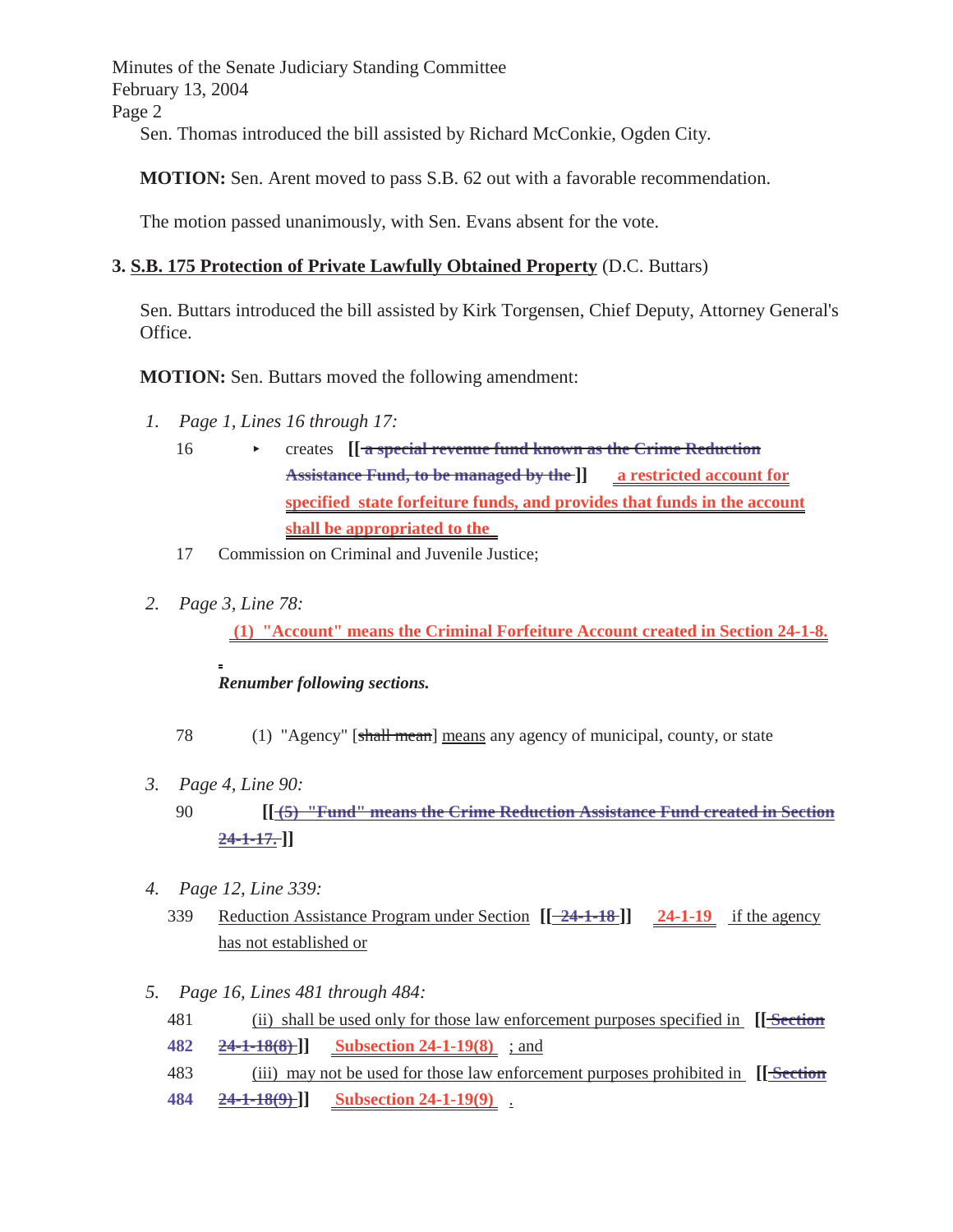- *6. Page 17, Line 507:*
	- 507 or law enforcement purposes authorized under Section **[[ 24-1-18 ]] 24-1-19** , and only upon approval or
- *7. Page 18, Lines 545 through 548:*
	- 545 (5) The remaining forfeited property shall then be **[[ transferred by the seizing agency to**
	- **546 the state treasurer, to be deposited in the Crime Reduction Assistance Fund created in Section**
	- **547 24-1-18 for award and distribution pursuant to the Crime Reduction Assistance Program**
	- **548 created in Section 24-1-19 ]] deposited in the Criminal Forfeiture Account created in section 24-1-18** .
- *8. Page 18, Lines 549 through 554:*
	- 549 (6)  $[[\frac{1}{(a)}]]$  All property and proceeds awarded to the state through forfeiture proceedings
	- 550 under this chapter shall be **deposited in the Criminal Forfeiture Account created in Section 24-1-18 [[ held by the state treasurer until the Utah Commission on Criminal**
	- **551 and Juvenile Justice approves awards and disbursements under the program ]]** .
	- 552 **[[ (b) The property and proceeds held by the state treasurer shall be segregated from other**
	- **553 property, equipment, or assets of the state and from any department, office, or agency of the**
	- **554 state until awarded through the program. ]]**
- *9. Page 19, Lines 556 through 567:*
	- **556 [[ 24-1-18. Crime Reduction Assistance Fund.**
	- **557 (1) (a) There is created a special revenue fund known as the Crime Reduction**
	- **558 Assistance Fund for the purpose of providing funding for the Crime Reduction Assistance**
	- **559 Program created by Section 24-1-19.**
	- **560 (b) Consistent with its duties and responsibilities under Section 63-25a-104, the Utah**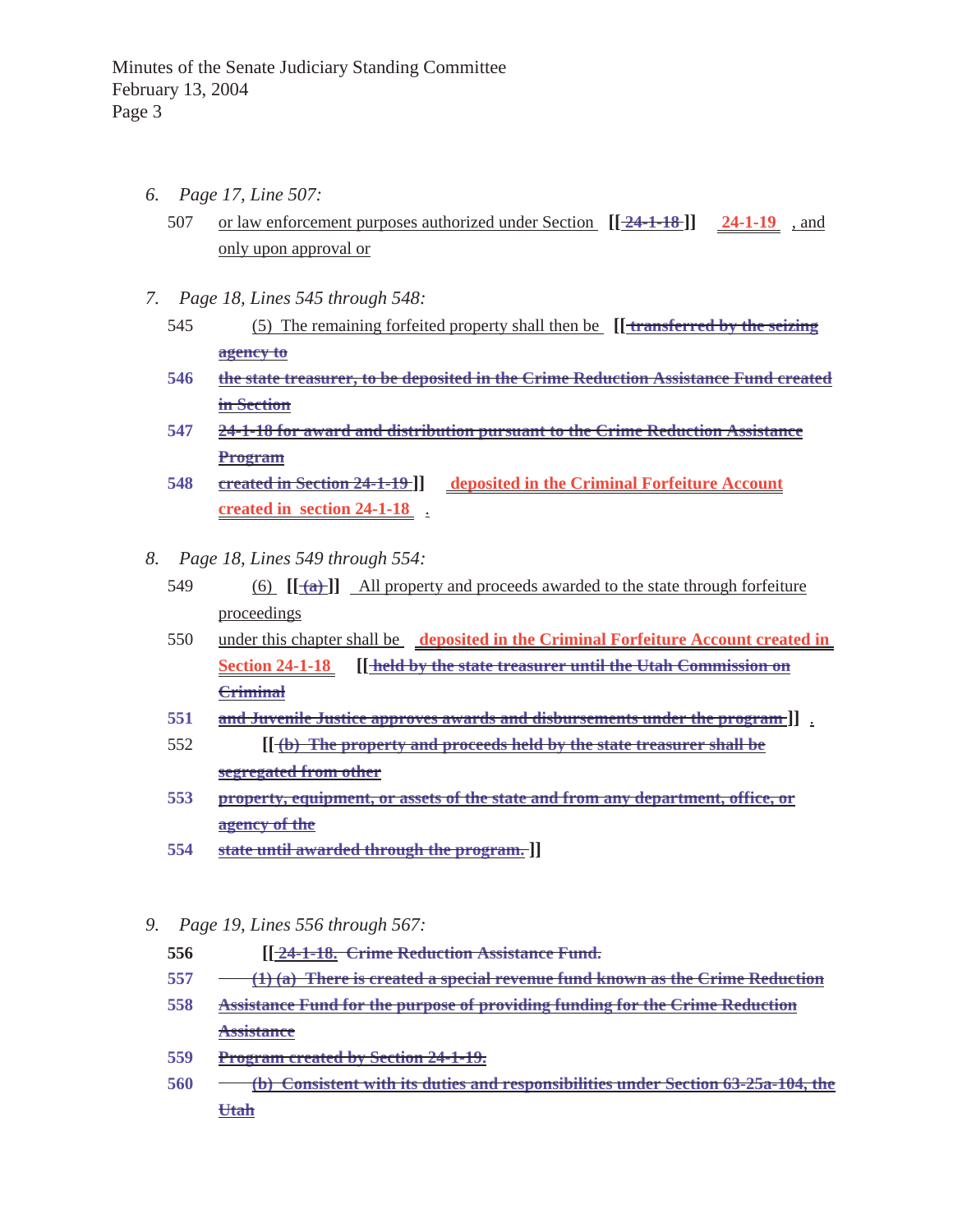Minutes of the Senate Judiciary Standing Committee February 13, 2004 Page 4

- **561 Commission on Criminal and Juvenile Justice shall expend monies from the fund for the**
- **562 purposes under Section 24-1-19.**
- **563 (c) The Utah Commission on Criminal and Juvenile Justice may pay program**
- **564 administrative costs from the fund.**
- **565 (2) The fund consists of all monies deposited to the fund under Section 24-1-17.**
- **566 (3) (a) The fund shall earn interest.**
- **567 (b) All interest earned on fund monies shall be deposited into the fund. ]] 24-1-18. Criminal Forfeiture Account.**

 **(1) (a) There is created within the General Fund a restricted account known as the "Criminal Forfeiture Account."**

 **(2) Proceeds from forfeited property and forfeited monies shall be deposited in this account.**

**(3) Money in the account shall be appropriated to the Commission on Criminal and Juvenile Justice, for implementing the Crime Reduction Assistance Program under Section 24-1-19.** 

- *10. Page 21, Lines 619 through 621:*
	- 619 (9) Law enforcement purposes for which award monies may not be granted or used
	- 620 include:
	- 621 (a) payment of salaries **, retirement benefits,** or bonuses to any person;

The motion passed unanimously.

**MOTION:** Sen. Gladwell moved the following amendment:

- *1. Page 13, Lines 374 through 380:*
	- 374 (10) the motion for hardship release shall also be served upon the prosecuting attorney
	- 375 **[[ and ]] or** the seizing agency within ten days after filing the motion.
	- 376  $\left[\left(\frac{3}{2}\right)\right]$  (11) The court shall render a decision on a motion [or complaint] for hardship
	- 377 filed under  $[\frac{\text{Subsection} (2)}{\text{this section}}]$  this section not later than  $[\text{ten}]$  20 days after the date of filing, or
	- 378 ten days after service upon the prosecuting attorney **[[ and ]] or** seizing agency, whichever is earlier,